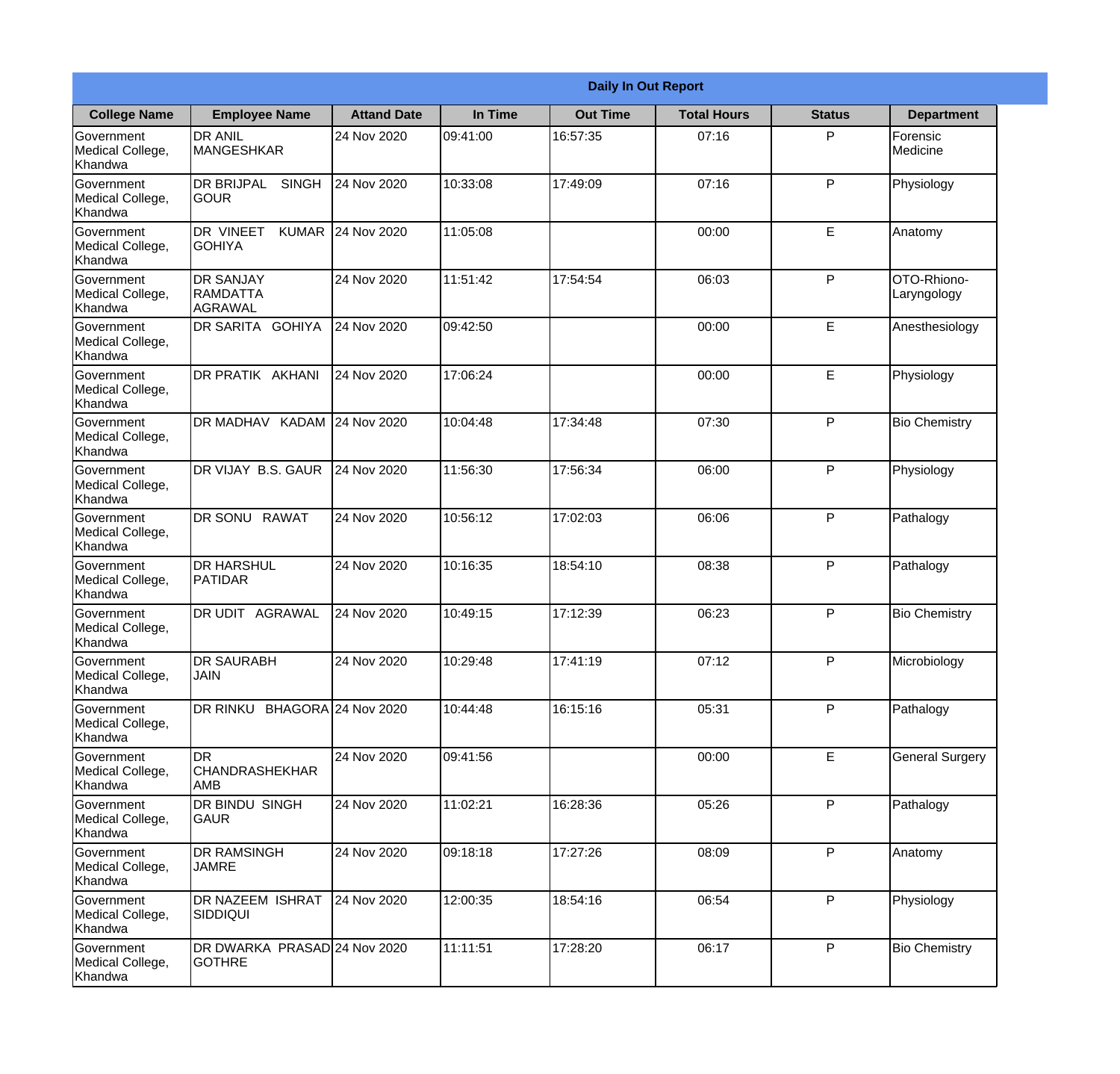| <b>Designation</b>                  | Category            |
|-------------------------------------|---------------------|
| <b>Assistant Professor</b>          | Para Clinical       |
| Demonstrator/Tutor   Non Clinical   |                     |
| Professor                           | <b>Non Clinical</b> |
| Professor                           | Clinical            |
| Professor                           | Clinical            |
| <b>Assistant Professor</b>          | Non Clinical        |
| <b>Assistant Professor</b>          | Non Clinical        |
| Associate Professor Non Clinical    |                     |
| Demonstrator/Tutor   Para Clinical  |                     |
| <b>Assistant Professor</b>          | Para Clinical       |
| Associate Professor   Non Clinical  |                     |
| Associate Professor Para Clinical   |                     |
| Assistant Professor   Para Clinical |                     |
| Assistant Professor   Clinical      |                     |
| Associate Professor   Para Clinical |                     |
| Demonstrator/Tutor   Non Clinical   |                     |
| Professor                           | <b>Non Clinical</b> |
| Demonstrator/Tutor   Non Clinical   |                     |

**Daily In Out Report**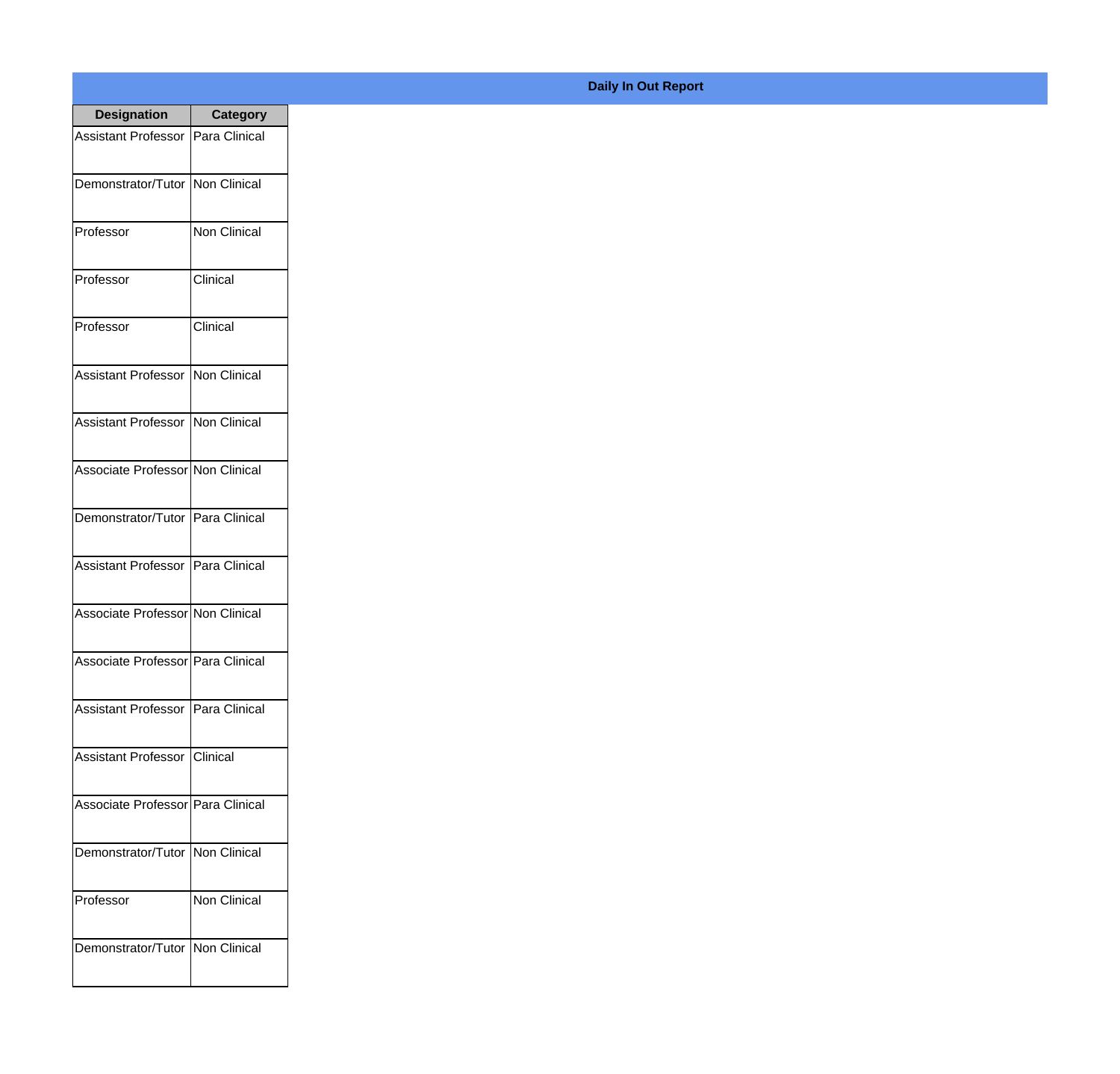|                                                  |                                                       |             |          |          | <b>Daily In Out Report</b> |              |                       |
|--------------------------------------------------|-------------------------------------------------------|-------------|----------|----------|----------------------------|--------------|-----------------------|
| Government<br>Medical College,<br>Khandwa        | <b>DR SOUMITRA</b><br><b>SETHIA</b>                   | 24 Nov 2020 | 09:41:19 | 18:40:42 | 08:59                      | P            | Community<br>Medicine |
| Government<br>Medical College,<br>Khandwa        | DR SOURYAKANT<br>VARANDANI                            | 24 Nov 2020 | 10:45:10 | 18:15:22 | 07:30                      | P            | Community<br>Medicine |
| <b>Government</b><br>Medical College,<br>Khandwa | DR RASHMI YADAV                                       | 24 Nov 2020 | 09:21:25 | 18:08:30 | 08:47                      | P            | Community<br>Medicine |
| <b>Government</b><br>Medical College,<br>Khandwa | DR LEENA PARIHAR                                      | 24 Nov 2020 | 11:15:29 | 16:38:01 | 05:23                      | P            | Community<br>Medicine |
| Government<br>Medical College,<br>Khandwa        | DR SACHIN PARMAR 24 Nov 2020                          |             | 10:13:36 |          | 00:00                      | E            | Community<br>Medicine |
| Government<br>Medical College,<br>Khandwa        | <b>DR SAGAR MEENA</b>                                 | 24 Nov 2020 | 10:17:53 |          | 00:00                      | E            | Forensic<br>Medicine  |
| Government<br>Medical College,<br>Khandwa        | DR PRAMILA VERMA 24 Nov 2020                          |             | 11:17:01 |          | 00:00                      | E            | Paediatrics           |
| Government<br>Medical College,<br>Khandwa        | DR MANOJ BALKE                                        | 24 Nov 2020 | 09:40:29 | 16:24:58 | 06:44                      | $\mathsf{P}$ | Ophthalmology         |
| Government<br>Medical College,<br>Khandwa        | DR SIDDHARTH<br><b>BANODE</b>                         | 24 Nov 2020 | 09:32:37 | 16:57:52 | 07:25                      | P            | Pharmacology          |
| <b>Government</b><br>Medical College,<br>Khandwa | <b>DR CHANDNI</b><br>KAROLE                           | 24 Nov 2020 | 09:35:23 |          | 00:00                      | E            | Ophthalmology         |
| <b>Government</b><br>Medical College,<br>Khandwa | <b>DR PRIYA KAPOOR</b><br>KAPOOR                      | 24 Nov 2020 | 09:23:55 | 16:59:33 | 07:36                      | P            | Pathalogy             |
| Government<br>Medical College,<br>Khandwa        | <b>DR SAPNA</b><br><b>MAHESHRAM</b>                   | 24 Nov 2020 | 10:13:05 | 18:27:06 | 08:14                      | P            | Community<br>Medicine |
| Government<br>Medical College,<br>Khandwa        | DR RAJENDRA<br>SINGH MANDLOI                          | 24 Nov 2020 | 09:29:25 | 17:49:18 | 08:20                      | P            | <b>Bio Chemistry</b>  |
| Government<br>Medical College,<br>Khandwa        | <b>DR SEEMA</b><br><b>SUDHAKARRAO</b><br><b>SUTAY</b> | 24 Nov 2020 | 10:29:56 |          | 00:00                      | E            | Forensic<br>Medicine  |
| Government<br>Medical College,<br>Khandwa        | <b>DR AJAY</b><br>NARWARIYA                           | 24 Nov 2020 | 09:56:41 | 19:11:24 | 09:15                      | P            | Microbiology          |
| Government<br>Medical College,<br>Khandwa        | DR RAKESH SINGH<br><b>HAZARI</b>                      | 24 Nov 2020 | 17:24:01 |          | 00:00                      | E            | Pathalogy             |
| Government<br>Medical College,<br>Khandwa        | DR ANANT<br><b>TUKARAM PAWAR</b>                      | 24 Nov 2020 | 11:18:07 |          | 00:00                      | E            | Community<br>Medicine |
| Government<br>Medical College,<br>Khandwa        | DR SHAIKH M.KHALIQ 24 Nov 2020                        |             | 11:16:00 |          | 00:00                      | E            | <b>Bio Chemistry</b>  |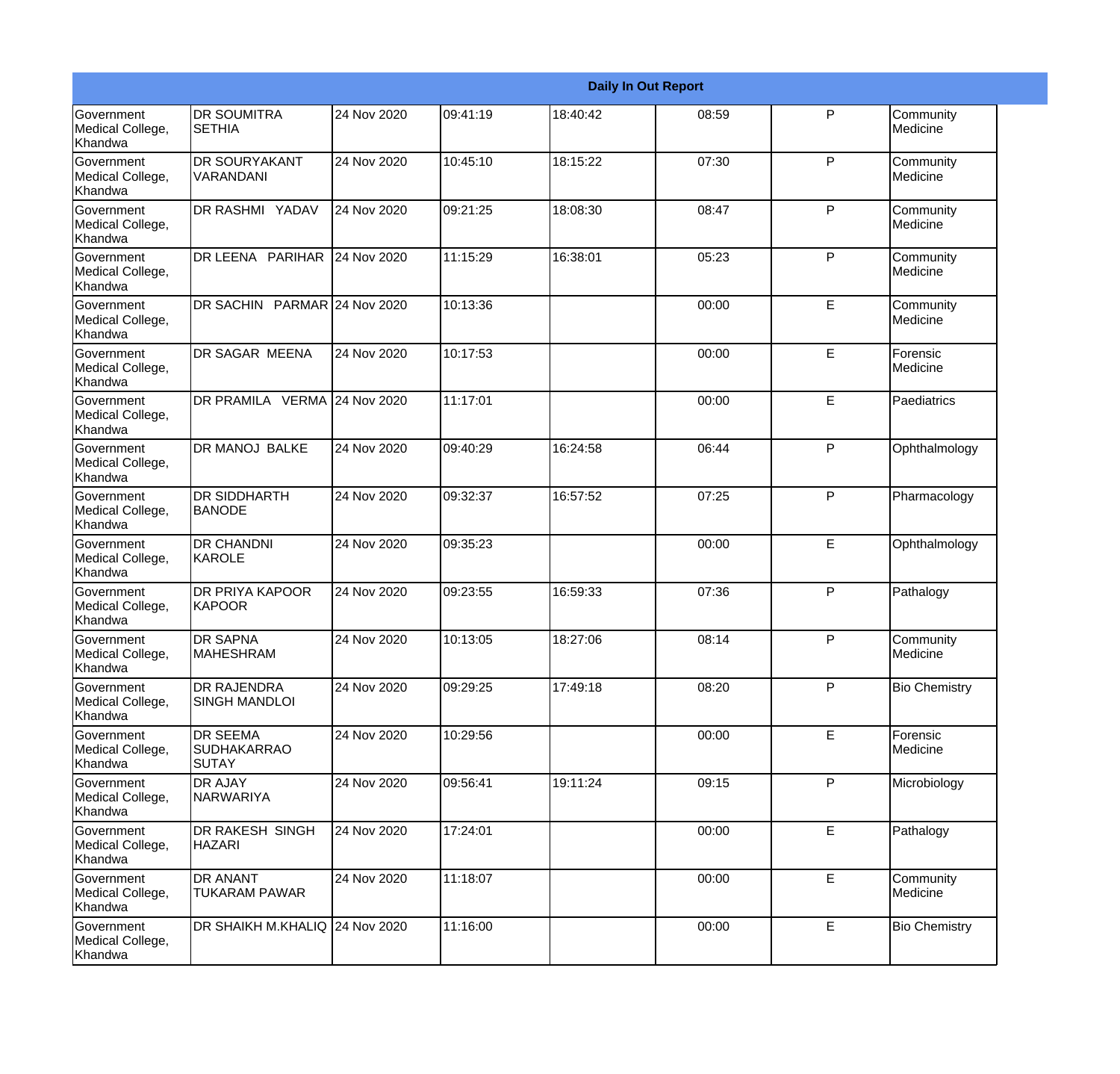| Assistant Professor   Para Clinical |               |
|-------------------------------------|---------------|
|                                     |               |
| Demonstrator/Tutor Para Clinical    |               |
| Assistant Professor Para Clinical   |               |
| Assistant Professor Para Clinical   |               |
|                                     |               |
| Assistant Professor Para Clinical   |               |
| Demonstrator/Tutor Para Clinical    |               |
|                                     |               |
| Professor                           | Clinical      |
|                                     |               |
| Assistant Professor Clinical        |               |
| Associate Professor Para Clinical   |               |
|                                     |               |
| Assistant Professor Clinical        |               |
| Demonstrator/Tutor Para Clinical    |               |
|                                     |               |
| Associate Professor Para Clinical   |               |
| Demonstrator/Tutor   Non Clinical   |               |
|                                     |               |
| Professor                           | Para Clinical |
| Demonstrator/Tutor Para Clinical    |               |
|                                     |               |
| Professor                           | Para Clinical |
| Professor                           | Para Clinical |
|                                     |               |
| Professor                           | Non Clinical  |
|                                     |               |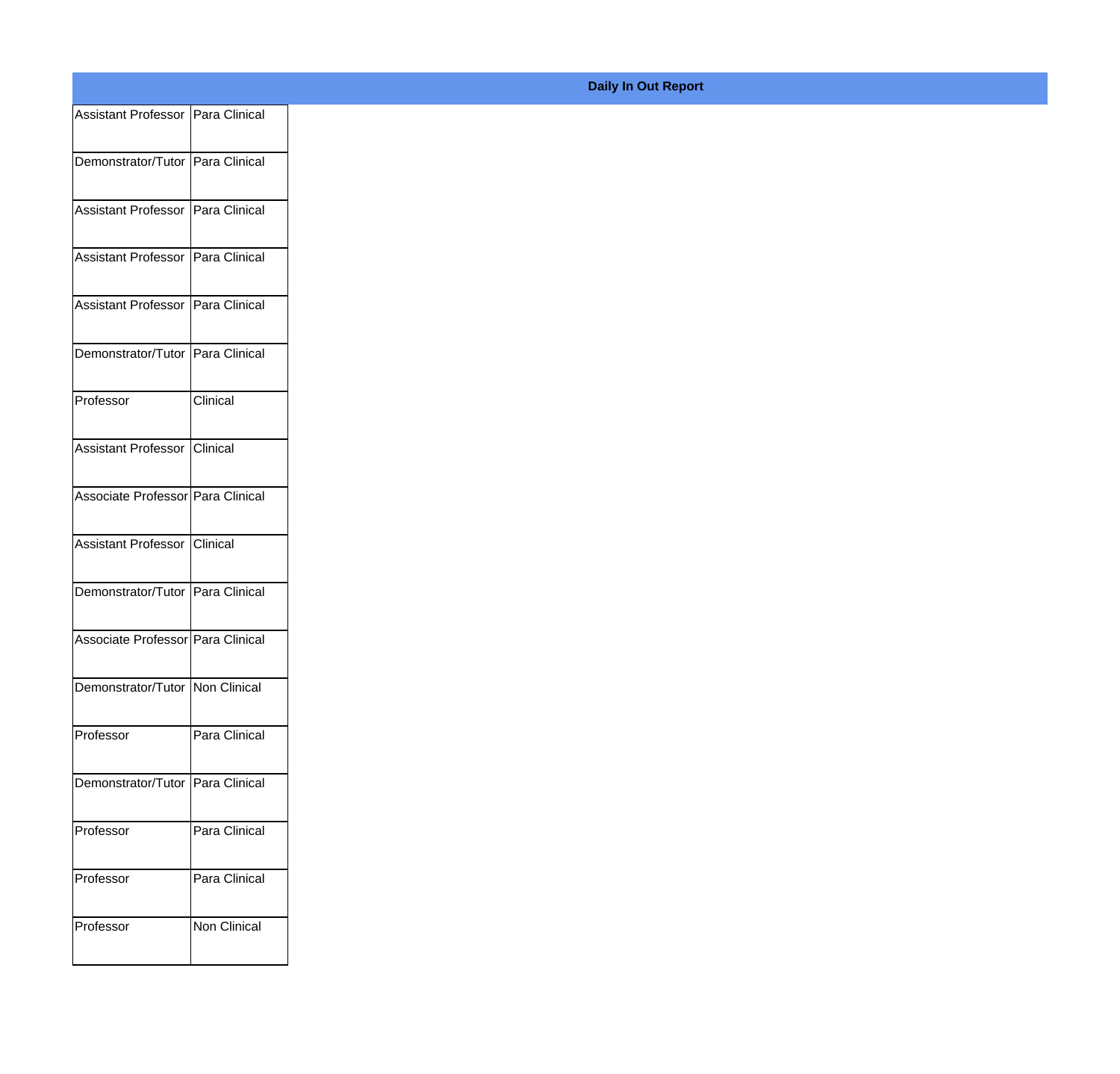|                                                  |                                                              |             |          |          | <b>Daily In Out Report</b> |              |                             |
|--------------------------------------------------|--------------------------------------------------------------|-------------|----------|----------|----------------------------|--------------|-----------------------------|
| Government<br>Medical College,<br>Khandwa        | <b>DR RAJU</b>                                               | 24 Nov 2020 | 09:04:36 | 18:20:21 | 09:16                      | $\mathsf{P}$ | Forensic<br>Medicine        |
| Government<br>Medical College,<br>Khandwa        | <b>DR MAHENDRA</b><br>PANWAR                                 | 24 Nov 2020 | 09:17:21 |          | 00:00                      | E            | Orthopaedics                |
| <b>Government</b><br>Medical College,<br>Khandwa | <b>DR ARUN KUMAR</b><br>PARGI                                | 24 Nov 2020 | 08:29:43 |          | 00:00                      | E            | <b>General Surgery</b>      |
| Government<br>Medical College,<br>Khandwa        | <b>DR ASHOK</b><br><b>BHAUSAHEB NAJAN</b>                    | 24 Nov 2020 | 10:00:58 | 16:57:44 | 06:57                      | P            | Forensic<br>Medicine        |
| Government<br>Medical College,<br>Khandwa        | <b>DR NITESHKUMAR</b><br><b>KISHORILAL</b><br><b>RATHORE</b> | 24 Nov 2020 | 09:27:11 |          | 00:00                      | E            | Pharmacology                |
| Government<br>Medical College,<br>Khandwa        | <b>DR PRIYESH</b><br><b>MARSKOLE</b>                         | 24 Nov 2020 | 09:40:39 | 18:01:27 | 08:21                      | P            | Community<br>Medicine       |
| <b>Government</b><br>Medical College,<br>Khandwa | <b>DR PRIYESH</b><br><b>MARSKOLE</b>                         | 24 Nov 2020 | 18:40:50 |          | 08:21                      | P            | Community<br>Medicine       |
| Government<br>Medical College,<br>Khandwa        | <b>DR SANGEETA</b><br><b>CHINCHOLE</b>                       | 24 Nov 2020 | 10:40:46 |          | 00:00                      | E            | Physiology                  |
| Government<br>Medical College,<br>Khandwa        | DR NEERAJ KUMAR                                              | 24 Nov 2020 | 09:31:52 | 17:42:17 | 08:11                      | P            | Dentisry                    |
| <b>Government</b><br>Medical College,<br>Khandwa | DR VIJAY NAYAK                                               | 24 Nov 2020 | 17:49:29 |          | 00:00                      | E            | Anatomy                     |
| <b>Government</b><br>Medical College,<br>Khandwa | DR SUNIL BAJOLIYA                                            | 24 Nov 2020 | 09:22:56 | 19:33:13 | 10:11                      | P            | OTO-Rhiono-<br>Laryngology  |
| Government<br>Medical College,<br>Khandwa        | DR NISHA MANDLOI<br><b>PANWAR</b>                            | 24 Nov 2020 | 09:21:37 | 16:40:51 | 07:19                      | P            | Obstetrics &<br>Gynaecology |
| Government<br>Medical College,<br>Khandwa        | DR NANDINI DIXIT                                             | 24 Nov 2020 | 11:53:20 |          | 00:00                      | E            | Paediatrics                 |
| Government<br>Medical College,<br>Khandwa        | <b>DR SATISH</b><br><b>CHANDEL</b>                           | 24 Nov 2020 | 11:22:15 | 18:41:08 | 07:19                      | P            | Pharmacology                |
| Government<br>Medical College,<br>Khandwa        | <b>DR JITENDRA</b><br>AHIRWAR                                | 24 Nov 2020 | 11:05:50 | 17:59:25 | 06:54                      | P            | Pathalogy                   |
| Government<br>Medical College,<br>Khandwa        | <b>DR MUKTESHWARI</b><br><b>GUPTA</b>                        | 24 Nov 2020 | 09:04:08 | 18:05:47 | 09:01                      | P            | Pharmacology                |
| Government<br>Medical College,<br>Khandwa        | DR PURTI AGARWAL<br>SAINI                                    | 24 Nov 2020 | 10:31:19 | 16:19:16 | 05:48                      | $\mathsf{P}$ | Pathalogy                   |
| Government<br>Medical College,<br>Khandwa        | DR YASHPAL RAY                                               | 24 Nov 2020 | 11:51:25 |          | 00:00                      | E            | Anatomy                     |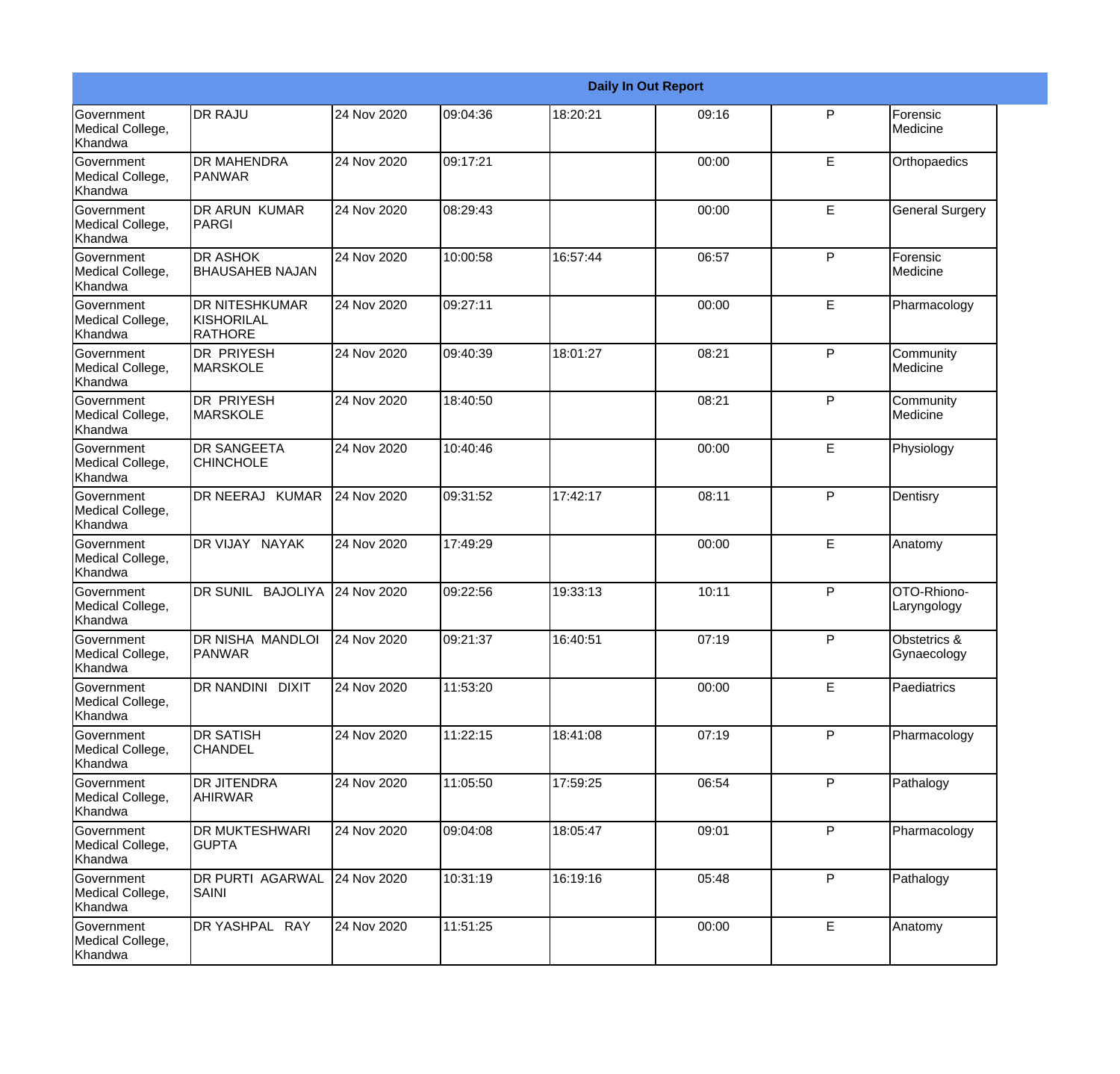| Demonstrator/Tutor Para Clinical  |          |
|-----------------------------------|----------|
| Assistant Professor               | Clinical |
|                                   |          |
| Assistant Professor               | Clinical |
| Associate Professor Para Clinical |          |
|                                   |          |
| Demonstrator/Tutor Para Clinical  |          |
| Associate Professor Para Clinical |          |
|                                   |          |
| Associate Professor Para Clinical |          |
| Demonstrator/Tutor Non Clinical   |          |
|                                   |          |
| Assistant Professor Clinical      |          |
| Associate Professor Non Clinical  |          |
|                                   |          |
| Assistant Professor               | Clinical |
| Associate Professor Clinical      |          |
|                                   |          |
| Assistant Professor   Clinical    |          |
| Assistant Professor Para Clinical |          |
|                                   |          |
| Demonstrator/Tutor Para Clinical  |          |
|                                   |          |
| Demonstrator/Tutor Para Clinical  |          |
| Assistant Professor Para Clinical |          |
|                                   |          |
| Demonstrator/Tutor   Non Clinical |          |
|                                   |          |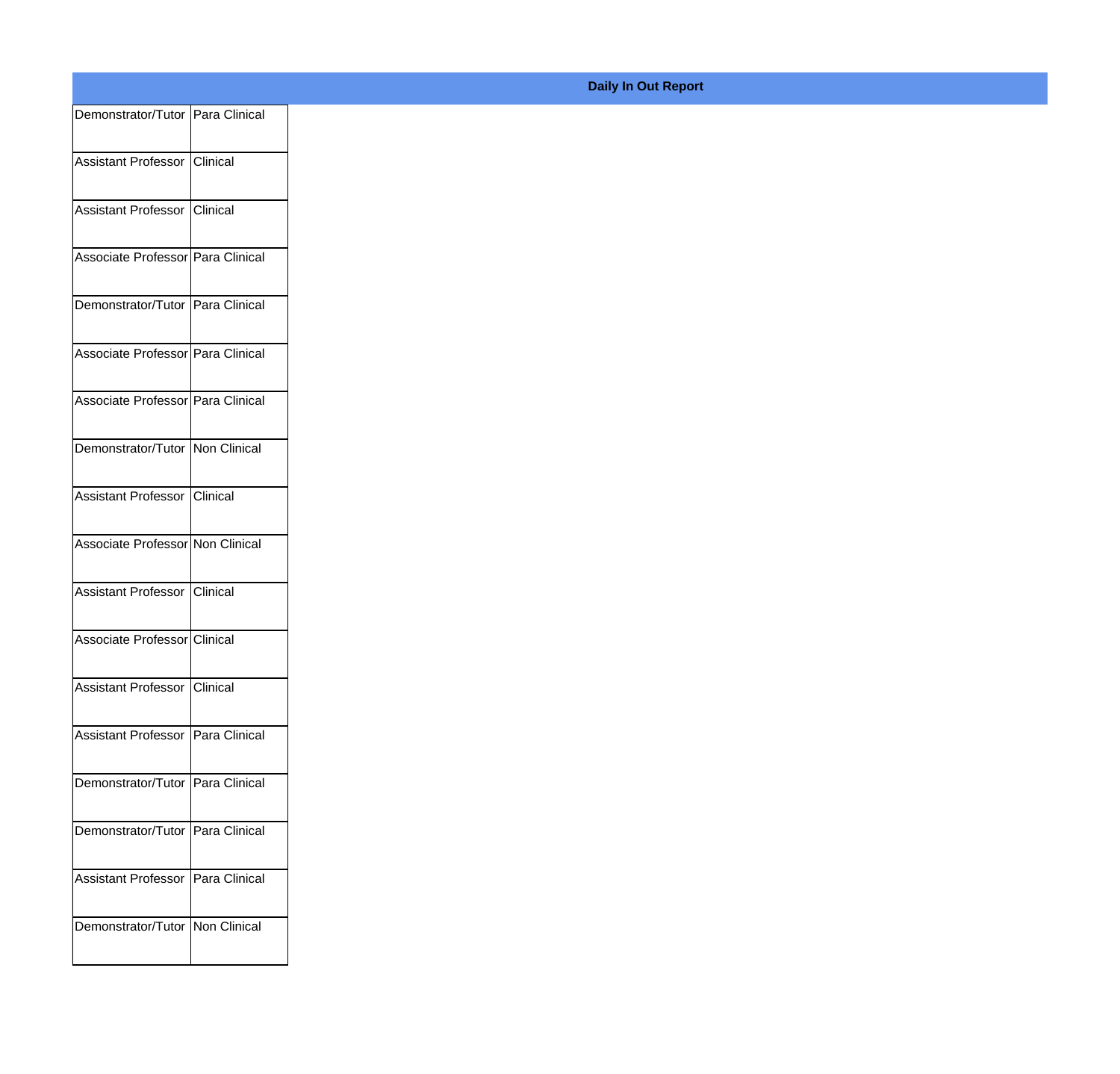|                                            |                                                     |             |           |          | <b>Daily In Out Report</b> |    |                        |
|--------------------------------------------|-----------------------------------------------------|-------------|-----------|----------|----------------------------|----|------------------------|
| lGovernment<br>Medical College,<br>Khandwa | <b>IDR DEEPIKA</b><br><b>IPANWAR</b>                | 24 Nov 2020 | 11:16:19  | 16:40:23 | 05:24                      | P  | <b>Bio Chemistry</b>   |
| Government<br>Medical College,<br>Khandwa  | <b>IDR VISHAL</b><br><b>KUMAR</b><br><b>ITHAKRE</b> | 24 Nov 2020 | 09:33:26  | 17:27:19 | 07:54                      | P  | Physiology             |
| Government<br>Medical College,<br>Khandwa  | <b>IDR SHAILENDRA</b><br>ISINGH CHOUHAN             | 24 Nov 2020 | 09:38:56  | 17:44:32 | 08:06                      | P  | Orthopaedics           |
| lGovernment<br>Medical College,<br>Khandwa | YADAV<br>idr rinku                                  | 24 Nov 2020 | 11:38:45  |          | 00:00                      | E. | <b>General Surgery</b> |
| Government<br>Medical College,<br>Khandwa  | <b>MOHIT GARG</b>                                   | 24 Nov 2020 | 109:40:51 | 12:51:07 | 03:11                      | P  | General Medicine       |